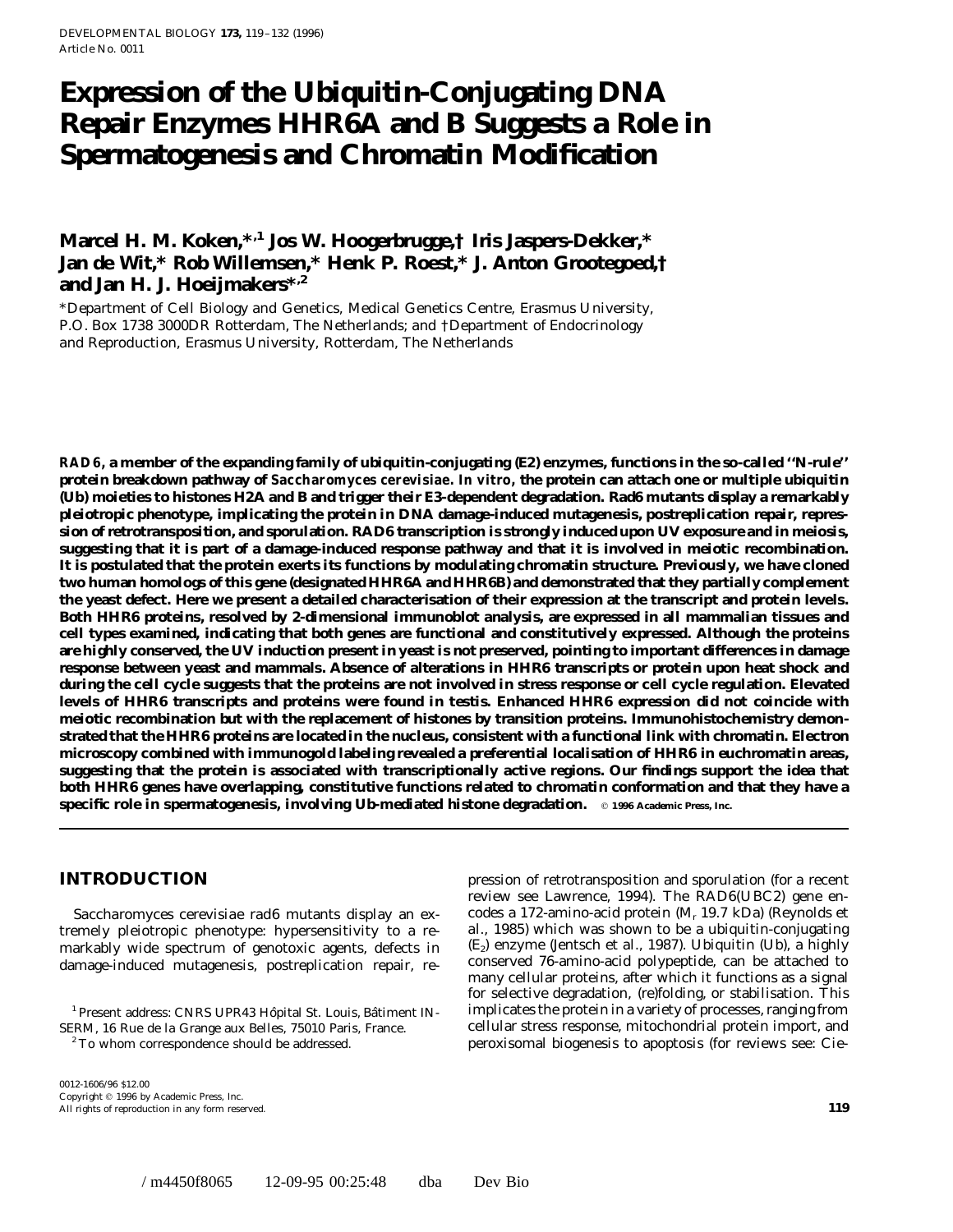chanover, 1994; Finley and Chau, 1991; Hershko and Cie- which meiotic recombination and extensive chromatin rechanover, 1992; Jentsch, 1992; Jentsch *et al.,* 1990; Re- modeling take place. Finally, this study intended to provide chsteiner, 1988). Ubiquitination occurs by a cascade of clues as to whether the two highly homologous human Ub-activating enzyme (E1), transfer of the Ub moiety to a they are expressed, thus giving an evolutionary rationale E2 enzymes), which in turn covalently attaches its activated of the origin of mammals. Ub to the target protein, with or without the assistance of a ubiquitin–protein ligase (E3). Experiments have shown that yeast RAD6 is able to link *in vitro* one (Jentsch *et al.,* **MATERIALS AND METHODS** 1987) or multiple (Sung *et al.,* 1988) ubiquitin molecules to a specific lysine residue in the carboxyl terminus of histones *RNA and DNA Manipulations* H2A and H2B (Thorne *et al.,* 1987). *In vitro,* the presence of an E3 molecule causes tagged artificial substrates to be<br>quickly broken down (Dohmen *et al.*, 1991; Sung *et al.,* (Sambrook *et al.*, 1989). Total RNA was isolated by means 1991). RAD6 is one of the E2s involved in breakdown of of the LiCl/urea precipitation procedure (Sambrook *et al.,* proteins via the so-called "N-rule" (Bachmair *et al.,* 1986; 1989). RNA samples were fractionated on 1% a proteins via the so-called ''N-rule'' (Bachmair *et al.,* 1986; 1989). RNA samples were fractionated on 1% agarose form-Dohmen *et al.,* 1991; Varshavsky, 1992; Watkins *et al.,* aldehyde gels (Fourney *et al.,* 1988) and transferred onto 1993). The N-rule, which is conserved throughout evolution nylon membranes (Zetaprobe, Hybond). RNA hybridisa-<br>from bacteria to mammals, is derived from the observation tion's took place overnight at 56°C in 3× SSC and wa that the N-terminal amino acid of a protein is one of the until  $0.3 \times$  SSC were performed as detailed elsewhere (Sam-<br>determinants for its *in vivo* half-life (Bachmair *et al.*, 1986). brook *et al.* 1989). Although HHR determinants for its *in vivo* half-life (Bachmair *et al.,* 1986). brook *et al.,* 1989). Although HHR6A and B are very homolit is likely that this E2 enzyme mediates the chromatin hybridisation at the nucleotide level under the conditions changes required for postreplication repair and sporulation. specified above (as shown by Figs. 1A and 2A).

Via evolutionary walking using nucleotide homology we have isolated homologous *RAD6* genes from *Schizosaccharomyces pombe* (named *rhp6*/) (Reynolds *et al.,* 1990), *Dro- UV-Light and Heat Shock Treatment* sophila melanogaster (Dhr6) (Koken et al., 1991a), and a<br>duplicated locus in man, HHR6A and HHR6B (Koken et al.,<br>1991b). HHR6A is located on the X chromosome at position<br>q24–25, and HHR6B on 5q23–31 (Koken et al., 1992). C-terminus, which is essential for sporulation and the poly-<br>ubiquitination of histones *in vitro*, but not for monoubiqui-<br>tination (Sung *et al.*, 1988). Due to their high structural<br>described (Gibbs *et al.*, 1990) (40 Example to their high structural<br>conservation (Sung *et al.*, 1988). Due to their high structural<br>conservation, all *RAD6* homologues are able to functionally<br>correct yeast *rad6* $\Delta$  mutants with respect to UV survival<br>a toxic insult. In addition, the gene is induced in meiosis coinciding with meiotic recombination. In mammals dam-<br>age-induced cellular responses have received considerable<br>attention in recent years. Links observed with cell cycle<br>Block<br>Block progression, DNA repair processes and genome stability, The synchronisation of HeLa cells was done with a double replication and transcription, as well as apoptosis have been thymidine (TdR) block (Galavazi *et al.,* 1966). The synthe topic of intensive research. Therefore, it was of consider- chronisation was checked on a fluorescence activated cell able interest to investigate whether the strong structural sorter; a cell sample was stained with propidium iodide and and functional conservation of RAD6 also includes its gene- the DNA content was determined (Vindelov *et al.,* 1983). regulatory properties. In view of the presumed role of RAD6 The S phase peak appeared 1 hr after the second TdR block in chromatin transactions and sporulation we examined in had been released. After 8 hr the peak of G2 cells appeared detail the involvement of HHR6 in spermatogenesis, in (74% pure), after 9 hr that of mitotic cells (58% pure) ap-

reactions: ATP-dependent activation of Ub by binding to a genes have acquired distinct functions detectable in the way member of a family of Ub-conjugating enzymes (UBC, or for the gene duplication that has occurred at the beginning

(Sambrook *et al.,* 1989). Total RNA was isolated by means tion's took place overnight at 56°C in 3 $\times$  SSC and washings ogous at the protein level the genes do not show any cross-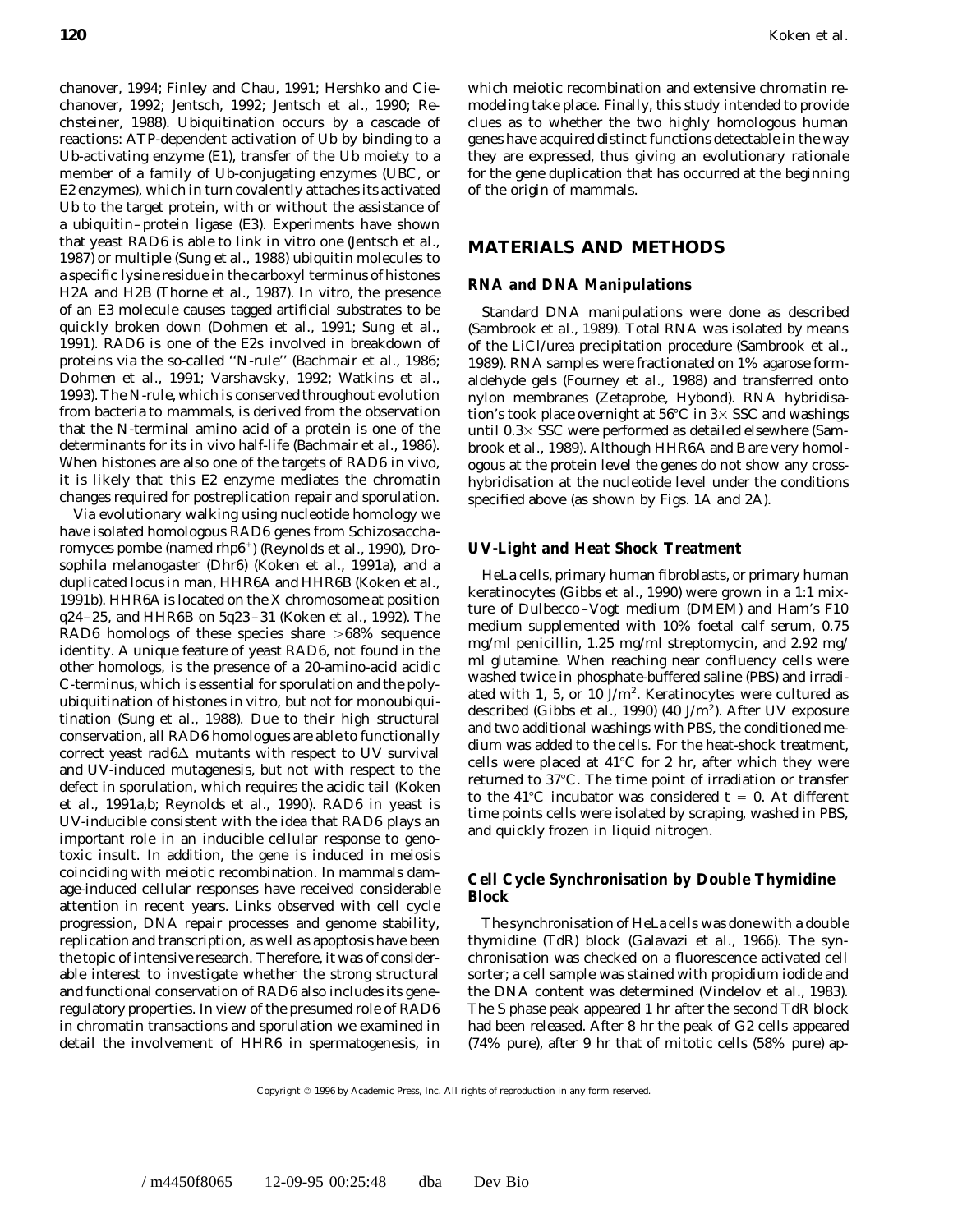peared, and finally after 14.5 hr the G1 cells (84% pure) *Immunohistochemistry* could be collected. **Light microscopy.** Small tissue samples ( $\phi$ 0.5cm) were

Because the original antiserum against yeast RAD6 (Morsion et al., 1988) shows some cross-reactivity with higher<br>
manumeelection microscopy. Mouse testis were reaction of all, 1988) shows some cross-reactivity with higher its support and amino acid side-chain protecting groups were removed. Peptides were purified by high-performance<br>liquid chromatography on a reverse-phase  $C_{18}$  column<br>(Merck, LiChroCart) using a gradient of 0–60% acetonitril/<br>(Merck, LiChroCart) using a gradient of 0–60% ace H2O in 0.1% trifluoracetic acid. Amino acid analysis was Mouse or rat tissues were fragmented under liquid nitroperformed (473A protein sequencer, Applied Biosystems) to gen in a mortar. The fragments or cultured cells were colensure correct residue composition. Coupling to Affi-gel 10 lected in PBS at 4°C and subjected to 10 cycles of 10-sec (Bio-Rad) was according to the manufacturer's description sonification at full amplitude at 47C. These crude extracts in a 0.1 *M* Mops buffer, pH 7.5, for 2 hr at  $4^{\circ}$ C. To block were used in all experiments. The preparation of nuclear any remaining active esters the slurry was incubated with and cytoplasmic extracts was performed following three dif-0.1 vol of 1 *M* ethanolamine HCl for 1 hr at  $4^{\circ}$ C. After ferent methods: the methods of Dignam (Dignam *et al.*, extensive washing with water the column was equilibrated 1983) and Lee (Lee *et al.,* 1988) and a combination of methwith PBS. The sample was loaded onto the column in PBS. ods described by Lue (Lue and Kornberg, 1987) and Radke After extensive washing with PBS, column elution was done (Radke *et al.,* 1983). Protein concentration was determined with 0.1 *M* glycine, 0.5 *M* NaCl, pH 2.5, and the fractions with the BCA assay (Pierce) as described by the manufacwere immediately neutralised in 0.5 *M* phosphate buffer, turer. Two-dimensional gel electrophoresis was principally pH 7.2. done according to the Bio-Rad mini-protean 2-D cell in-

extracted from mouse or rat and fixed in 4% paraformalde-**Isolation of Different Cell Types from Rat Testis** hyde–PBS for 4 hr at 4°C, dehydrated, and embedded in **Spermatocytes, round and elongating spermatids.** Sper-<br>mation (Filuka, Switzerland) according to standard proce-<br>mationgenic cells were isolated from 40- to 50-day-old ratis dures (Zeller et al., 1987, 1991). (For optima dine · HCl (Serva, FRG),  $0.01\%$  H<sub>2</sub>O<sub>2</sub>. Counterstaining was **Peptide Synthesis and Coupling to Affi-gel 10** done with haematoxilin for half a minute, after which the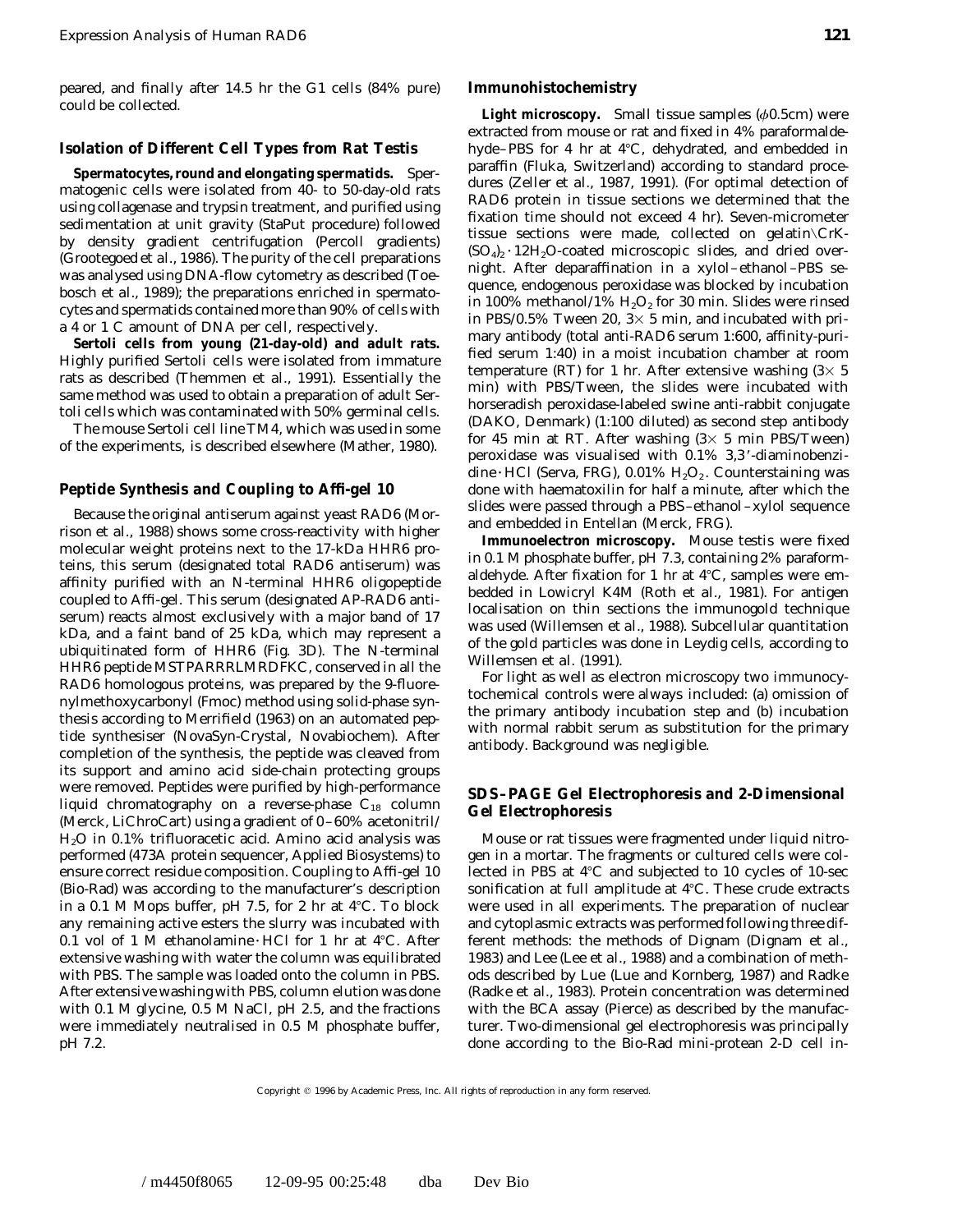struction manual and as described by Luider *et al.* (1992). *In Vitro Transcription and in Vitro Translation* Gels with a length of 6.5 cm were prepared in glass tubes<br>
2-mm diameter. Next, 0.25 ml Bio-lyte 3/5 and 0.25 ml Bio-lyte 4/6 ampholytes (Bio-Rad), 2 ml 10% Triton X-100, 5.5<br>
1.92% are mm HHR6A (Koken et al., 1991b), was

Subsequently, samples were diluted with an equal volume of sample buffer (2% SDS, 10% glycerol, 62.5 m*<sup>M</sup>* Tris/ **RESULTS** HCl, pH 6.8, bromophenol blue, 0.1% dithiotreitol (DTT)), boiled for 3 min, and chilled on ice. Samples were diluted *UV-Induced Expression* with an equal volume of lysis buffer (0.5 *<sup>M</sup>* urea, 2% Triton

equilibrated against sample buffer for about 90 min until tially growing cells, UV irradiated with 1, 5, or  $10 \text{ J/m}^2$ , and the pH indicator in the acid part of the tube gel became harvested after different incubation periods. The blot was blue. The tubes were directly loaded on a 2.25-mm-thick subsequently probed with the cDNA probes for *HHR6A* 15% SDS–polyacrylamide minigel (Bio-Rad) and electro- (1.7-kb *Sal*I fragment) and *HHR6B* (0.8-kb *Eco*RI fragment) phoresis was performed with 0.1 *M* sodium acetate in the (Koken *et al.,* 1991b), the UV-inducible collagenase or methanode buffer (Christy *et al.,* 1989) at 100 V (stacking) and allotheionin IIa genes (Angel *et al.,* 1986) (positive control subsequently 150 V until the bromophenol blue reached the for UV induction), and GAPDH (Benham *et al.*, 1984) (inbottom of the gel. Blotting was done onto  $0.45-\mu m$  polyvi-cluded as an internal standard for quantitation). HeLa cells, nylidenedifluoride (PVDF) membranes (Millipore), ac- primary human fibroblasts, and primary foreskin-derived cording to the manufacturer's description, using electro- keratinocytes were investigated. The latter cell types are transfer. Blots were blocked in nonfat milk for 1 hr and also subjected to UV irradiation in the body and are thereincubated with the primary antibody diluted in nonfat milk fore the most relevant targets to study UV induction. Figure (anti-yeast RAD6, 1:2000 or AP-RAD6 antiserum, 1:100) 1A shows the result of a "physiological" dose of  $1 \text{ J/m}^2$  UV at 47C, overnight. After extensive washing with PBS/0.5% irradiation on primary fibroblasts. When corrected for the Tween 20, the second antibody (goat anti-rabbit antibodies, slight variation in RNA amounts per lane (see GAPDH hyalkaline phosphatase labeled (TAGO, Inc.)) was incubated bridisation) it appears that irradiation did not result in a for 1 hr at 47C, in a 1:1000 dilution in PBS/Tween. After significant increase of human *HHR6A* (0.8 and 1.7 kb) and several additional washings with PBS/Tween the antigen– *HHR6B* (1.2 and 4.4 kb) mRNAs, under conditions where antibody complexes were visualised with the staining collagenase (Fig. 1A) and metallotheionin (not shown) dismethod described by Blake (Blake *et al.,* 1984). Carbamylate played clear induction. Also experiments using other UV carbonic anhydrase (CA) (Pharmacia lab.) and 2-D SDS– doses, time courses, and cells did not result in detectable PAGE standards (Bio-Rad) were used as standards for iso- induction (data not shown). To examine the possibility that electrofocusing. Prestained protein molecular weight mark- HHR6A and 6B may be induced at the protein (translational) ers (Gibco\BRL) were used in the second dimension. level instead of the mRNA level like in yeast, protein ex-

done as described above. The neither of the human genes is inducible by UV.

X-100, 0.1% DTT, 1.6% Bio-lyte 3/5, 0.4% Bio-lyte 5/7 in In yeast, *RAD6* transcription is induced upon UV irradiadistilled water). One hundred microliters containing 50  $\mu$ g tion ( $\geq$ sixfold) within 30 min after exposure (Madura *et* protein was loaded under 40 µl of 1:1 diluted overlay buffer *al.*, 1990). To investigate whether this feature of *RAD6* is and electrophoresis was performed for 3.5 hr at 600 V. evolutionarily conserved, Northern blot analysis for The gels were gently removed from the glass tubes and *HHR6A* and *HHR6B* was performed on RNA from exponen-For normal SDS–polyacrylamide gel electrophoresis 1.5- pression was studied using affinity-purified anti-yeast mm-thick 11 or 15% gels were used with a 4% stacking RAD6 antiserum. Western analysis after 10 J/m<sup>2</sup> UV irradiagel. About 20  $\mu$ g protein extract was loaded, and electropho- tion of HeLa cells (Fig. 1B) failed to reveal a significant resis was performed with 0.1 *M* sodium acetate in the anode increase in the amount of the 17-kDa HHR6 proteins (for buffer (Christy *et al.,* 1989) at 50 V (stacking) and 150 V details on the antiserum see below, and under Materials (running). Blotting, antibody incubations, and staining were and Methods). We conclude that in contrast to *S. cerevisiae*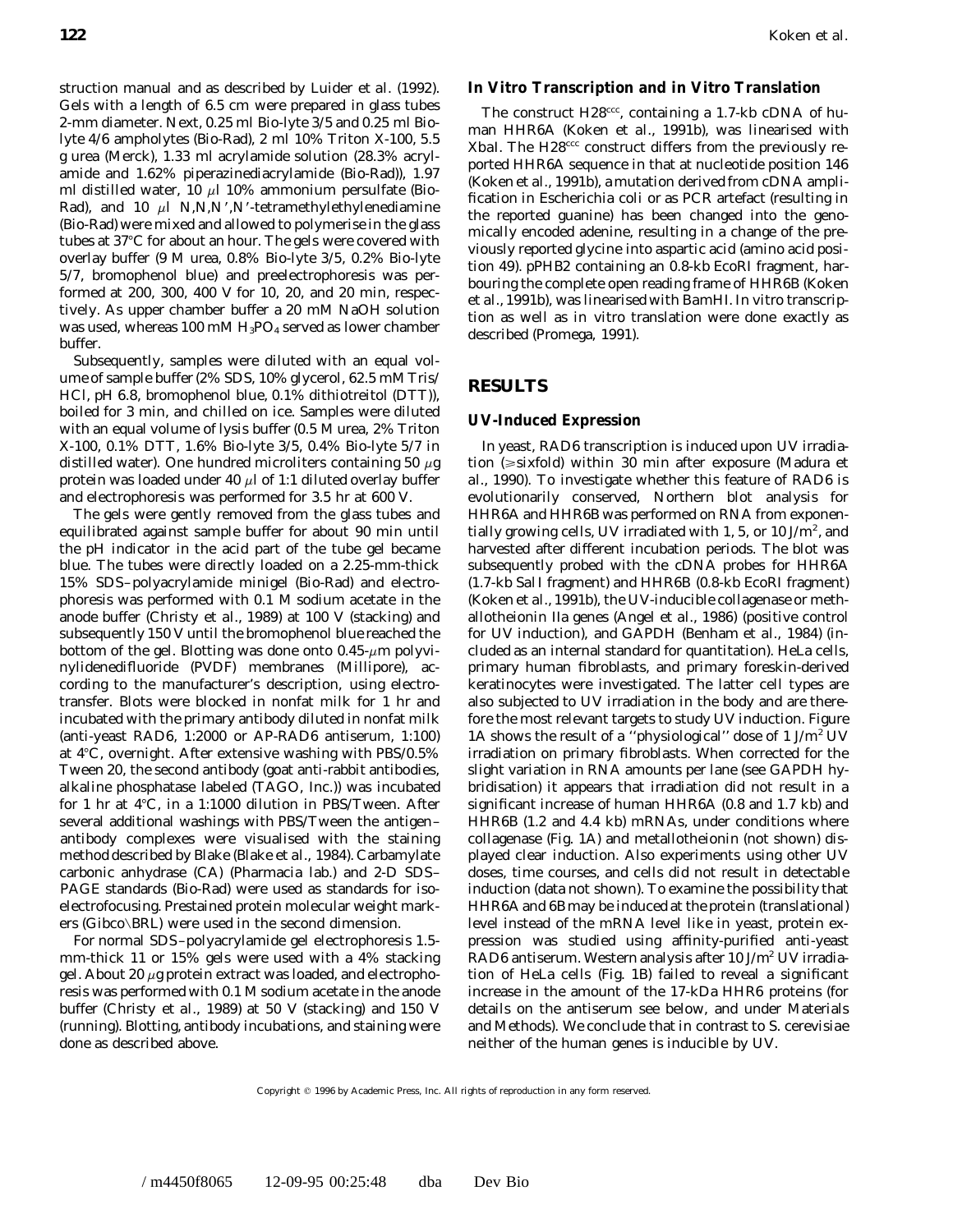

**FIG. 1.** (A) Northern blot analysis of *HHR6A* and *HHR6B* after UV irradiation. Primary fibroblasts were irradiated with 1 J/m<sup>2</sup> and total RNA was used for Northern blot analysis. The time scale is given in hours and the probes used are indicated at the right. Transcript length is given in kilobases to the left. A probe for GAPDH was used as control for the amount of RNA loaded (Benham *et al.,* 1984), whereas a collagenase probe was used to check the UV induction (Angel *et al.,* 1986). The probes for *HHR6A* and *HHR6B* do not show any crosshybridization as apparent from the different patterns of hybridisation. (B) Western blot analysis of HHR6 proteins in UV-irradiated HeLa cells. Subconfluent HeLa cells were UV irradiated with 10 J/m<sup>2</sup> and incubated at 37°C during the indicated chase time (given in minutes (\*) and hours). The blot (left) was incubated with affinity-purified anti-RAD6 (AP-RAD6) antiserum, whereas the Coomassie brilliant blue (CBB)-stained gel (right) serves as quantity control. Molecular weight markers are indicated to the left.

mRNAs nor proteins (data not shown). The ubiquitin system has an important function in selective degradation or refolding of misfolded proteins due to, for instance, heat shock. Several members of the UBC fam-<br>ily are implicated in general stress responses and two of the *Tissue-Specific Expression of HHR6A and HHR6B* three human ubiquitin genes are induced after heat shock To study tissue-specific differences in *HHR6A* or *HHR6B*

*Heat Shock Treatment* **cycle could be registered in the quantities of both** *HHR6* 

(Fornace *et al.,* 1989). Therefore it may be that also *HHR6A* expression, Northern blots containing total RNA from varior *B,* as they are probably part of the protein degradation ous organs of mouse and rat were hybridised with mouse machinery, are inducible by such a treatment. mRNA and HHR6 probes designated: *MHR6A* (for mouse homolog of protein expression were analysed in HeLa cells cultured for RAD6) (1.7-kb insert of clone B4) and *MHR6B* probe (830- 2 hr at 417C. No significant increase in *HHR6* transcripts bp *Eco*RI fragment of clone 44) (the isolation and charactericould be detected by Northern blot analysis under condi- sation of the mouse *MHR6A* and *MHR6B* will be described tions that clearly induced ubiquitin mRNA. Similarly, no elsewhere; manuscript in preparation) (Figs. 2A and 2B). The obvious enhancement of HHR6 proteins was observed by *MHR6A* probe recognises mRNA species with the same Western blot analysis (data not shown). length as in human (1.7 and 0.8 kb), whereas the *MHR6B* probe in mouse and rat visualises 1.7-, 1.2-, and 0.8-kb transcripts. In analogy with the human genes we have indica- *Expression during Mitotic Cell Cycle* tions that the different mouse transcripts result from differ-Several lines of evidence associate RAD6 with chromatin ential polyadenylation (data not shown). Overall, mRNA remodeling. To investigate whether the human homologues amounts of both genes do not vary much between the organs are involved in any of the chromatin transitions which oc- tested. Three tissues, however, have significantly higher cur during the mitotic cell cycle, HeLa cells were synchro- levels of transcript: brain, heart, and testis. The 0.8-kb nised by a double thymidine block, and mRNA and protein *MHR6A* and 0.8- and 1.2-kb *6B* transcripts seem signifiexpression were analysed following release of the cells. The cantly elevated in testis and heart (and brain for *MHR6B*). various stages of the cell cycle were monitored by FACS In view of the involvement of yeast RAD6 in sporulation analysis. No substantial differences during the mitotic cell and the induction of RAD6 transcription in meiosis it was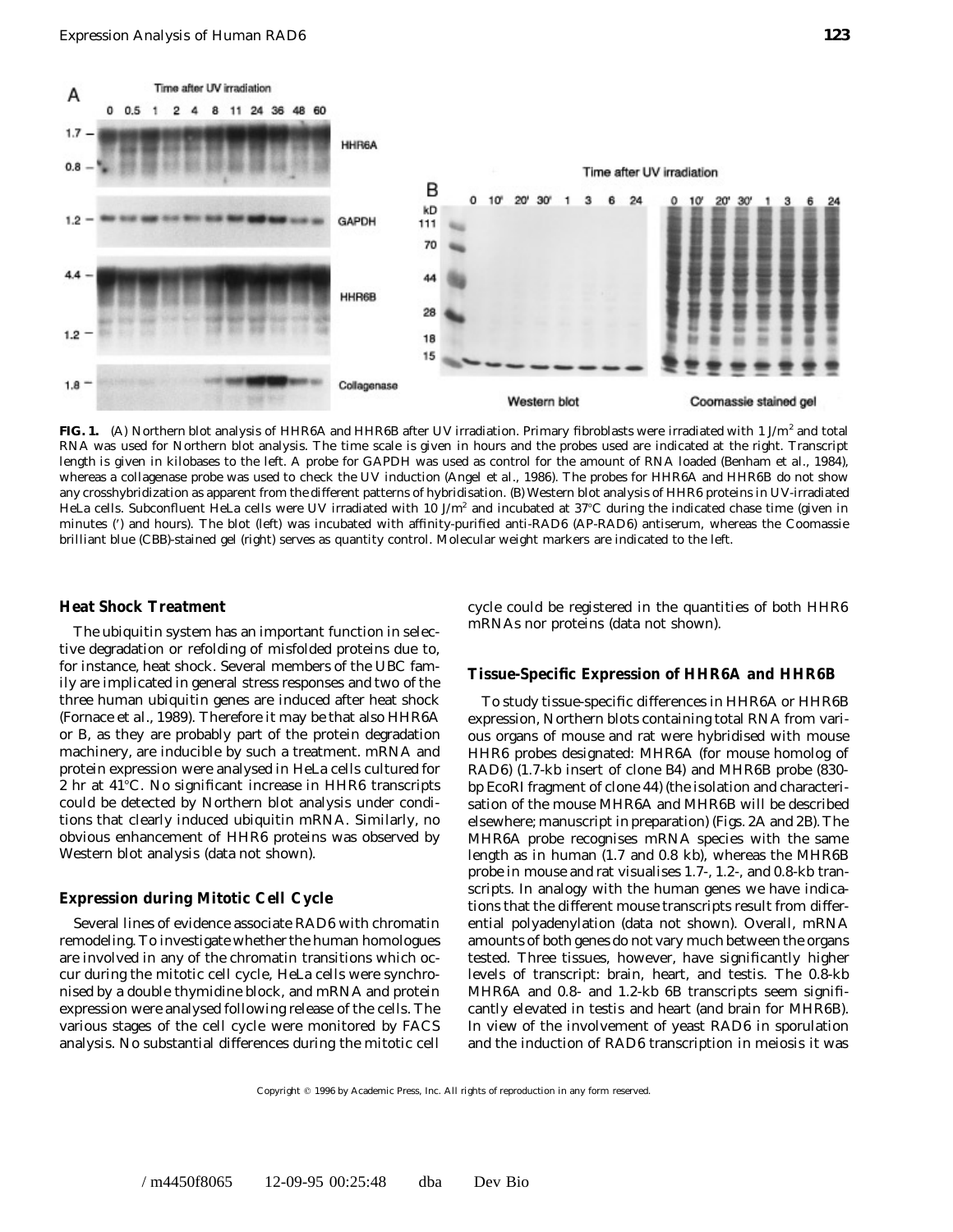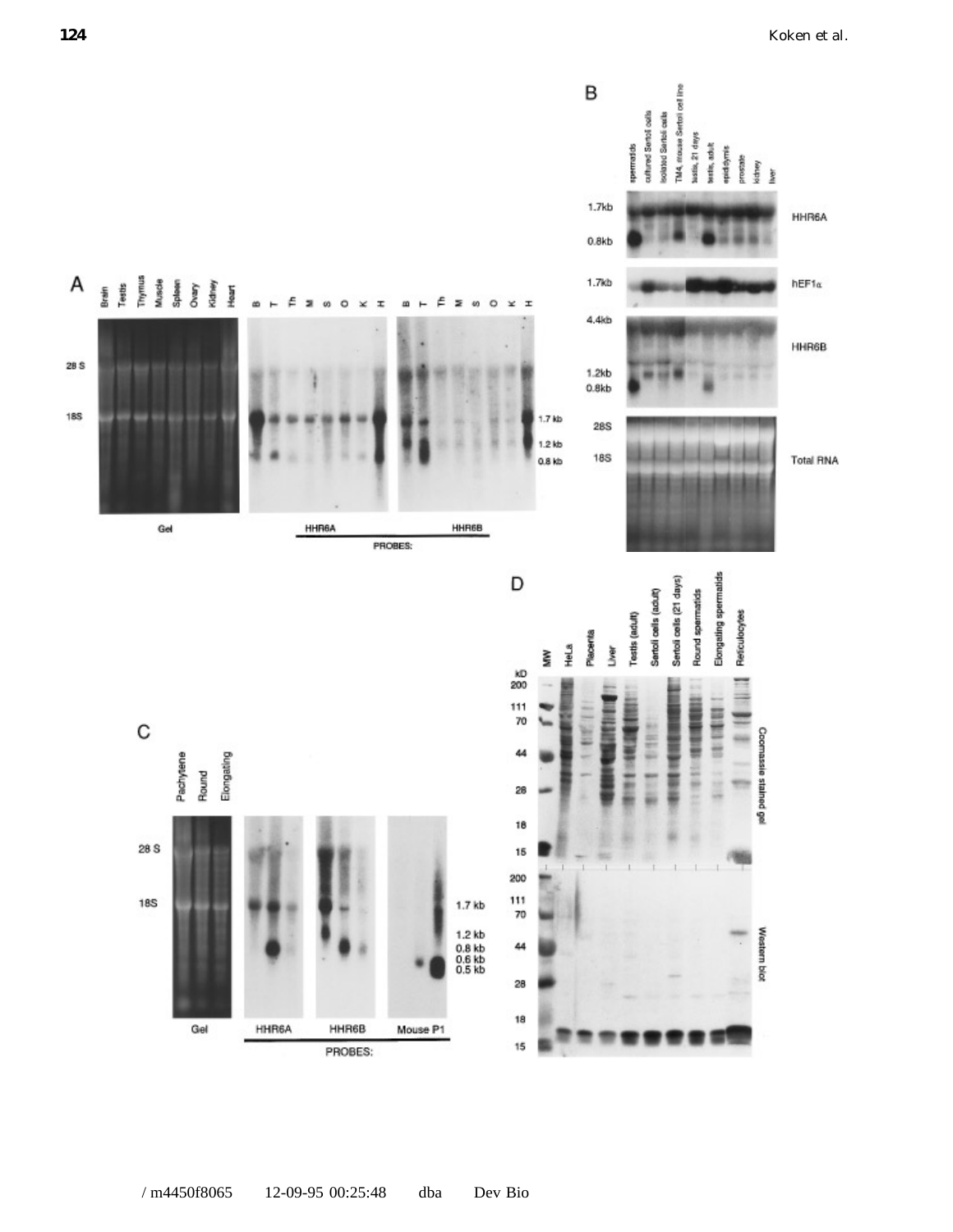of interest to investigate the *HHR6* expression in testis in cells (Fig. 2B), and both the 1.2- and the 1.7-kb mRNA spe-

Johnson and Everitt, 1984). In the tubules Sertoli cells sup- taking place in spermatogenesis (reviewed by Ivell, 1992). port the developing germ cells. Complicated processes of To examine whether both *HHR6* mRNAs in testis are transdifferentiation, growth, and mitotic and meiotic divisions lated into protein, Western blot analysis was performed. take place when spermatogonia develop into spermatozoa. Total cell extracts of different tissues and of various cell ate and give rise to primary spermatocytes. These cells un- RAD6 antibody (AP-RAD6 antibody). This antiserum dedergo meiotic divisions which convert them first into sec-<br>tects exclusively a major protein band of 17 kDa, the calcuondary spermatocytes and then into round spermatids. Sub- lated molecular weight of HHR6A/B (Koken *et al.,* 1991b), plasm and possess highly compacted DNA. Dramatic tities vary from tissue to tissue; reticulocytes and adult changes in chromatin composition occur throughout sper- Sertoli cells contain high amounts, whereas immature Sermatogenesis, starting with synthesis of testis-specific his- toli cells and liver harbour relatively small quantities. ment of histones by transition proteins and ultimately by Fig. 5D, upper panel.) HHR6 proteins are also clearly deprotamines (Bucci *et al.,* 1982; Smith *et al.,* 1992). tected in round and elongating spermatids.

To examine *HHR6* expression during this process, germ cells and Sertoli cells of rat testis were isolated and tested<br>for HHR6 mRNA and protein expression (Figs. 2B-2D).<br>RNA from testes of 21-day-old rats, in which spermatogene-<br>sis is not yet complete and only a small number spermatids is present, did not contain detectable amounts The two highly homologous and similar-sized HHR6 proof the abundant testis-specific 0.8-kb transcripts (Fig. 2B). teins are not separated in one dimension (Fig. 2D). To verify To determine when these transcripts appear during sperma- that both 17-kDa proteins are synthesised and to determine togenesis, *HHR6* expression was followed in testis of young their relative abundance in total HeLa cell extracts, 2-D rats during the first 58 days of postnatal life. Increase of 0.8- gel electrophoresis followed by immunodetection with the kb transcripts takes place around Days 28–34 after birth of polyclonal anti-yeast RAD6 serum was applied. Figure 3 the rat, at the time when round and elongating spermatids (top panel, arrowheads) shows the presence of two 17-kDa become abundant (data not shown). Figure 2C shows that polypeptides visualised by the total anti-yeast RAD6 antisethe highly expressed 0.8-kb mRNAs of both *HHR6A* and rum. (The other dots present on the immunoblot probably *HHR6B* are found mainly in round spermatids with a low represent other E2 enzymes recognised by the polyclonal level of expression in elongating spermatids. As a control anti-yeast RAD6 antiserum.) To establish which of the 17 the elongating spermatids are shown to contain protamine 1 kDa spots represents human HHR6A (calculated p*I* 4.91 mRNA. The 1.2-kb *HHR6B* transcript is elevated in Sertoli (Skoog and Wichman, 1986)) or HHR6B (calculated p*I* 4.76),

more detail. cies in pachytene spermatocytes (Fig. 2C), whereas they are absent in the haploid cell types.

**Testis-Specific Expression of HHR6 mRNAs** For several other genes, the observation has been made that although significant amounts of mRNA are present in The mammalian testis is organised in tubular structures the testis no corresponding protein can be detected. It is surrounded by peritubular myoid cells, hormone producing speculated that these transcripts result from dysregulated Leydig cells, and blood vessels (for a general review see gene expression due to the extensive chromatin remodeling After several mitotic divisions the spermatogonia differenti- types were incubated with affinity-purified anti-yeast sequent differentiation results in elongated spermatids and in addition to a faint band of 25 kDa, which may represent finally spermatozoa, which have lost most of their cyto- a ubiquitinated form of HHR6 (Figs. 2D and 3). HHR6 quantones in spermatocytes and culminating in the total replace- (Compare also the amounts of protein loaded in each lane,

**FIG. 2.** (A) Expression of *HHR6A* and *HHR6B* mRNAs in mouse tissues. The tissues used are indicated (abbreviated) above the panels. Left panel: Total RNA gel to serve as control for the amount of RNA loaded. The two right panels: autoradiograms obtained after hybridisation with the probes indicated. (B) Expression of *HHR6A* and *HHR6B* mRNAs in testicular cells and tissues of the rat. The probes used are indicated to the right. The stained total RNA gel and hybridisation with a human elongation factor 1  $\alpha$  (hEF $\alpha$ ) probe (Brands *et al.,* 1986) serve as quantity controls. The length of the different transcripts is indicated to the left. (Isolated and cultured) Sertoli cells and testis were isolated from 21-day-old rats and spermatids from 40- to 50-day-old rats; all other tissues from adult animals. (C) Northern blot analysis of *HHR6A* and *HHR6B* during the later stages of rat spermatogenesis. A blot containing total RNA isolated from different germ-line cells was hybridised with the indicated probes. The ethidium bromide-stained gel serves as quantity control, whereas hybridisation with a mouse protamine 1 gene probe (mouse P1) was used to check the purity of the cell fractions used (Hecht, 1986). The transcript length (kb) is indicated to the right. (D) Expression of HHR6 proteins in different human, rabbit, and rat tissues. A Western blot containing total protein extracts of rat, human (placenta/HeLa), and rabbit (reticulocyte lysate) cells or tissues was incubated with AP-RAD6 antiserum. Top: the CBB-stained gel; bottom: Western blot. Tissues are indicated above the CBB-stained gel. The molecular weight marker (MW) is indicated to the left.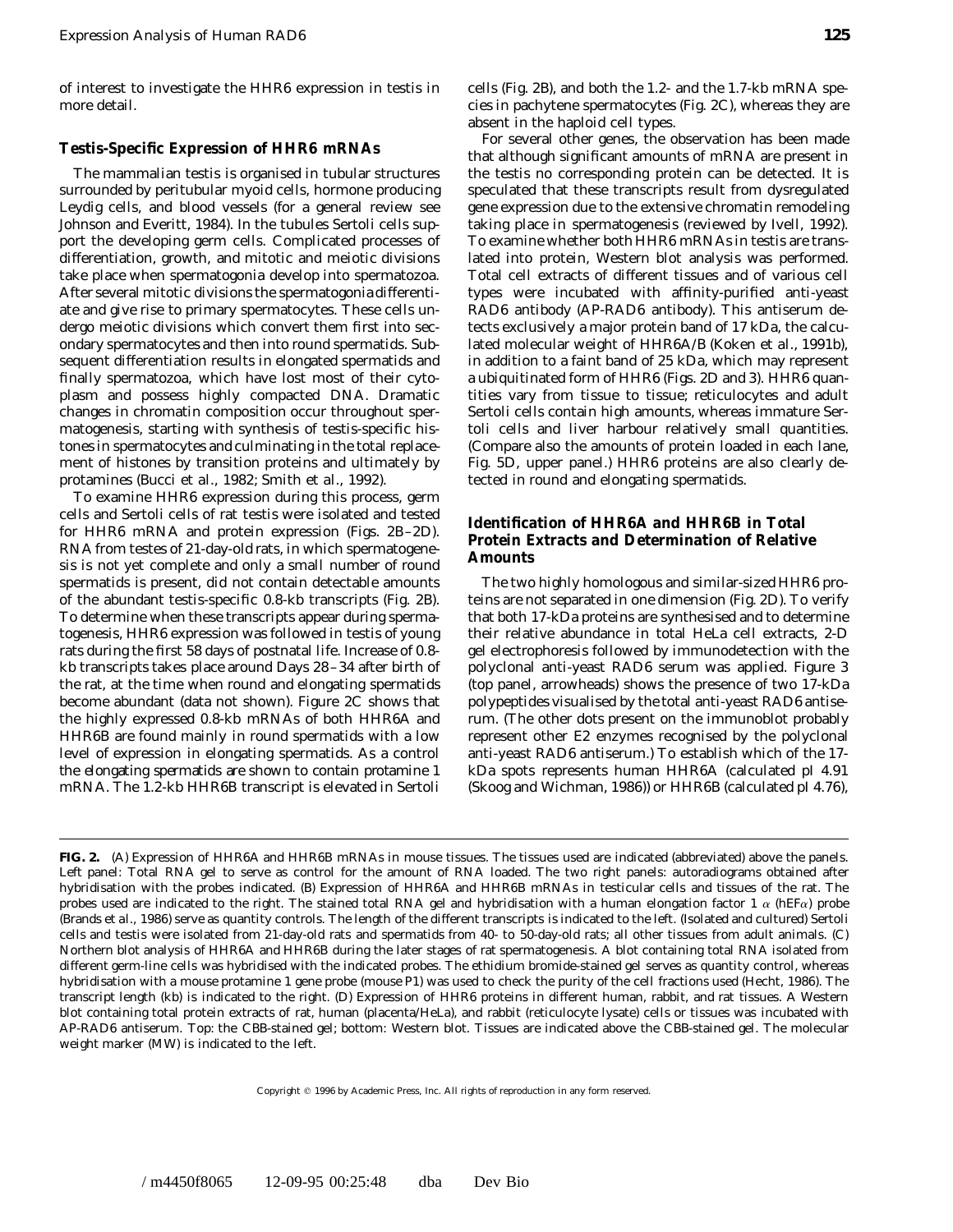the HeLa cell extract was mixed with  $[35S]$ methionine-labeled HHR6A or HHR6B obtained through *in vitro* translation (Fig. 3, bottom four panels). The left spot comigrates with the *in vitro*-translated <sup>35</sup>S-labeled HHR6A, whereas the protein at the right coincides with the position of  ${}^{35}S$ labeled HHR6B. In support of this identification is our observation that the right dot (HHR6B) migrates at a slightly higher molecular weight than the left dot (HHR6A). This is consistent with the calculated molecular weight for both proteins (HHR6A 17.243, HHR6B 17.312). The two proteins



**FIG. 3.** Identification of HHR6A and HHR6B in total cell extracts by 2-dimensional gel electrophoresis. Top: Total HeLa extract was fractionated by 2-dimensional gel electrophoresis. From left to right seem to behave on gel according to their calculated isoelecthe first dimension: isoelectrofocusing over a gradient from  $pH_6$  tric points as judged by comparison with 2-D SDS–PAGE to 4, and from top to bottom: size-fractionation by SDS–PAGE. standards (Bio-Rad) and carbamylated carbonic anhydrase<br>The boxed "2nd" indicates the molecular weight marker for the (Pharmacia). Minor modifications, such as The boxed "2nd" indicates the molecular weight marker for the<br>second dimension given in kDa. C.A. marks the position of the<br>carbamylated marker (Carbonic anhydrase, Bio-Rad), used as stan-<br>dard in IEF. The small 17-kDa ban HHR6B identity. Total HeLa extract was mixed with [<sup>35</sup>S]. PHOTYIated.<br>methionine-labeled *in vitro* translated *HHR6A* (left) or *HHR6B* Two-dimensional gels were also used to examine the tis-RNA (right) and separated in 2-dimensions. The gels were blotted sue-specific expression of both HHR6 proteins. Figure 4 onto PVDF membranes, and HHR6A and HHR6B were visualised shows that the ratios between HHR6A and HHR6B proteins with anti-yeast RAD6 antibodies (not affinity purified) (Western may vary significantly between different cells and tissues.<br>blot). The blots were subsequently exposed to Kodak XAR5 film, HeLa cells have more HHR6A than HH blot). The blots were subsequently exposed to Kodak XAR5 film, HeLa cells have more HHR6A than HHR6B, total testis<br>and the resulting autoradiogram is shown in the lower panels. The harbours equal amounts, whereas placenta and the resulting autoradiogram is shown in the lower panels. The<br>arrows indicate HHR6A (left two panels) and HHR6B (right two<br>panels). The arrowhead indicates a form of HHR6A or HHR6B pro-<br>tein which was formed in the ret (HHR6A+ubiquitin) and p*I* 5.10 (HHR6B+ubiquitin) (Arnold and *(Subcellular) Localisation of HHR6A and HHR6B* Gevers, 1990). The lower molecular weight spots on the autoradiogram probably represent breakdown products or are derived from The affinity-purified antibodies were also used for tissue



**FIG. 4.** HHR6A and HHR6B protein expression in different tissues. 2-Dimensional gel electrophoresis was performed to separate the two human HHR6 proteins in different human (HeLa/placenta), rabbit (reticulocyte lysate), and rat cells or tissues (young Sertoli cells, adult liver, testis, round spermatids, elongating spermatids, and spermatozoa). (A minor contamination with some elongating spermatids (or cytoplasmic fragments thereof) cannot be completely excluded in the spermatozoa fraction.) The cell or tissue source is indicated to the right and left. The direction of the pH gradient is given above the figure.

incomplete synthesis of the HHR6 proteins. sections of different mouse organs. Cells with a clear,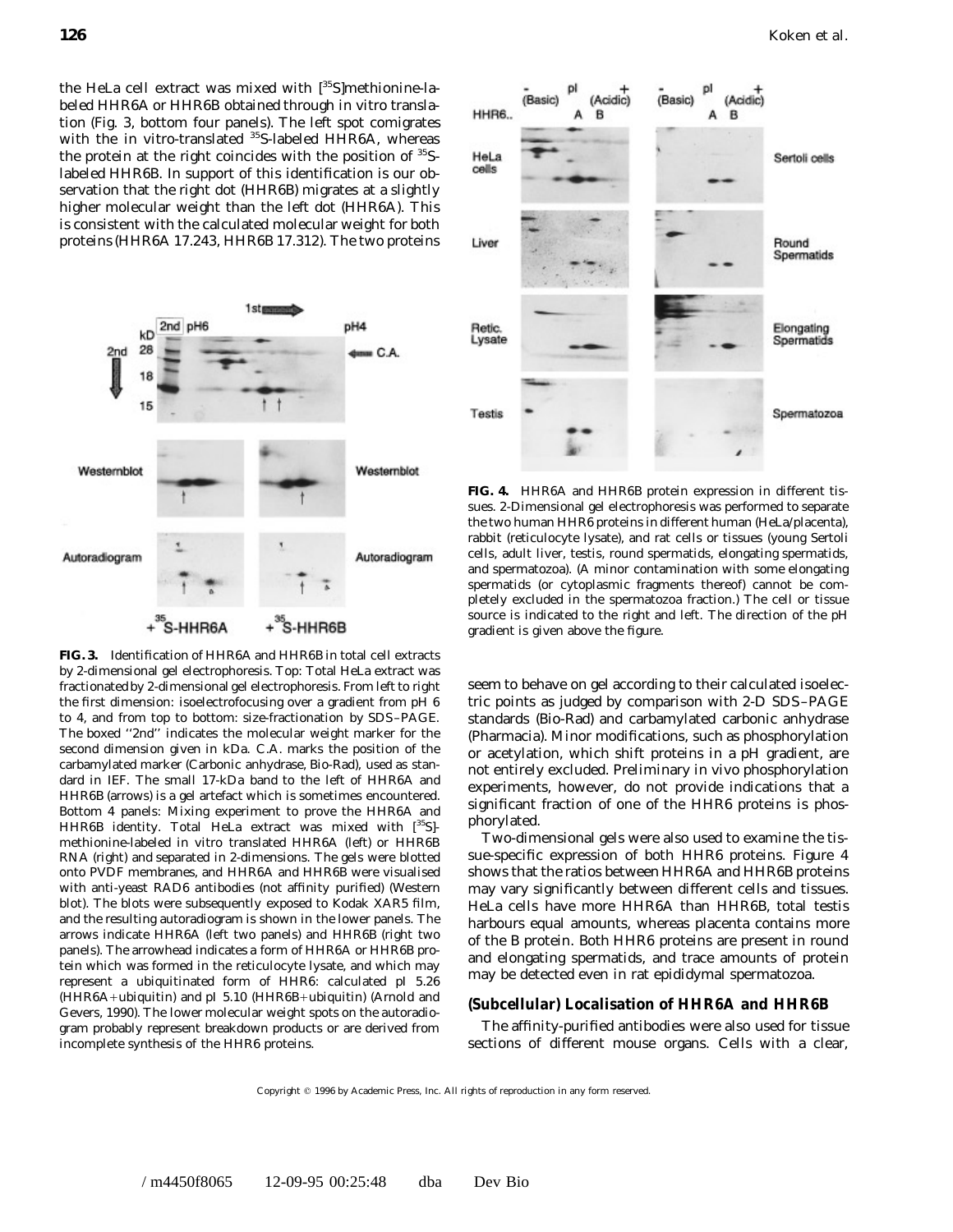this antiserum in all tissues examined (data not shown). In cells to DNA injury triggers a cascade of reactions, includview of the RNA expression (Fig. 2) and the induction of ing intricate signal transduction pathways resulting in alyeast RAD6 during meiotic recombination, mouse testis tered expression of numerous genes. A universal response was studied in more detail. In testis sections from 21-day- to inflicted gene damage in normal cells is arrest of cell old mice only a weak reaction with the antibody was visible cycle progression. This gives DNA repair mechanisms time (data not shown). However, specifically in adult testis (Fig. to remove the DNA lesions before they can give rise to 5D) strong positive cells were observed. Round spermatids permanent mutations. In lower organisms several repair which contain high amounts of *HHR6A* and *HHR6B* tran-systems have been shown to be inducible by genotoxic scripts (Fig. 2) display a positive antibody staining (arrow- agents. The SOS response, controlled by the LexA/RecA heads), whereas elongating spermatids do not show a visible regulon, mediates a rapid activation of the main comporeaction.Some staining may also be present in the primary nents of the nucleotide excision repair in *E. coli.* In yeast a spermatocytes. Somewhat to our surprise, the strongest sig-<br>specific subset of repair genes including RAD6 is damagenal was detected in adult Sertoli cells (Fig. 5D). In addition, induced (for a review see Hoeijmakers, 1993a,b). Among the the Leydig cells in the interstitial tissue showed staining numerous mammalian damage-inducible genes analysed to (Fig. 5D). date, however, no known repair genes have been recognised

examined by light microscopy strongly suggests that the several members of the ubiquitin pathway including ubiqui-HHR6 proteins are localised in the nucleus. To indepen- tin itself appeared to be induced upon various stress treatdently confirm and further extend this intracellular locali-<br>ments (for a review see Fornace, 1992). The availability of sation, immunoelectron microscopy was used, applying a human repair gene, whose UV inducibility in yeast is welldifferent fixation and embedding conditions. Thin sections documented, permitted for the first time investigations reof mouse testis tissue were incubated with antiserum, and garding to what extent the involvement of repair in this the reaction was visualised by immunogold labeling. As response is conserved in eukaryotic evolution. Careful analshown by Fig. 5A most HHR6 can be found in the Sertoli ysis in a variety of human cells and utilizing different UV cell nucleus, whereas cytoplasm and the characteristic nu- doses failed to provide indications for any significant UV cleolus (Fig. 5B) are almost devoid of gold particles. Leydig inducibility of HHR6A nor HHR6B. This suggests that the cells and to a somewhat lesser extent round spermatids DNA repair component of the UV responses in yeast and (Fig. 5C) present a similar picture, although, like in light man are different. Our recent findings with another repair microscopy, the amount of protein detected is lower. Table gene, RAD23, whose transcription is enhanced after UV 1 shows that the proteins are strongly enriched in the eu- irradiation in yeast, but not in man, confirm this idea (Machromatin regions of the nucleus. Heterochromatin and dura and Prakash, 1990, and manuscript in preparation). nucleolus are markedly devoid of gold particles. Similar These findings support the notion that a fundamental observations were made in other cell types. The Sertoli difference exist in this regard between the unicellular organcell in Fig. 5A may even provide evidence for clustering of isms *E. coli* and yeast, and mammals. The relatively congold particles in certain restricted areas of the nucleus. stant environment in which mammalian cells live may The Lowicryl-embedding procedure allows only the direct have obviated the need for a UV repair response. surface to react and therefore avoids penetration and acces-<br>Like with UV, we failed to find an induction of HHR6 sibility problems. Therefore a quantitative analysis of gold RNA or protein upon heat shock and during the mitotic particles is permitted. The subnuclear localisation of the cell cycle. Instead Northern and immunoblot analysis demprotein in Leydig cells was determined by counting the onstrate that both genes are constitutively expressed. These grains in the different compartments. In these cells the results are consistent with a function of HHR6 that does distinction between eu- and heterochromatin can be made not involve the general stress response (which seems to easily in these cells which display relatively high levels of require the ubiquitin-conjugating enzymes, UBC1, 4, and 5) RAD6 proteins (Fig. 5D). The same state of the cycle-related processes (in which UBC3 and 9 are

expression of two closely related HHR6 genes at the RNA the gene products. The results suggest that—except for a and protein level. Our findings are relevant in two direc- possible ubiquitination—no extensive posttranslational in higher organisms and the relationship of HHR6 with in a significant fraction of the HHR6 molecules. Overall, modification of chromatin structure in the process of sper- the expression patterns of HHR6A and B ressemble each matogenesis. other, and on this basis we cannot assign a specific distinct

In recent years, cellular responses to environmental geno- function to each of the genes.

mainly nuclear, staining reaction could be detected with toxic stresses have gained increasing interest. Exposure of The immunohistochemical analysis of tissue sections except for the O6G-methyl transferase. On the other hand,

thought to be implicated) (Ciechanover, 1994).

The two very similar 17-kDa HHR6 proteins were sepa-**DISCUSSION** rated by 2-dimensional gel electrophoresis and visualised by Western blot analysis. Mixing with *in vitro*-labeled The present report concerns a systematic analysis of the HHR6A or B protein permitted identification of each of tions: the involvement of repair genes in the UV response modifications detectable by 2-D gel electrophoresis occur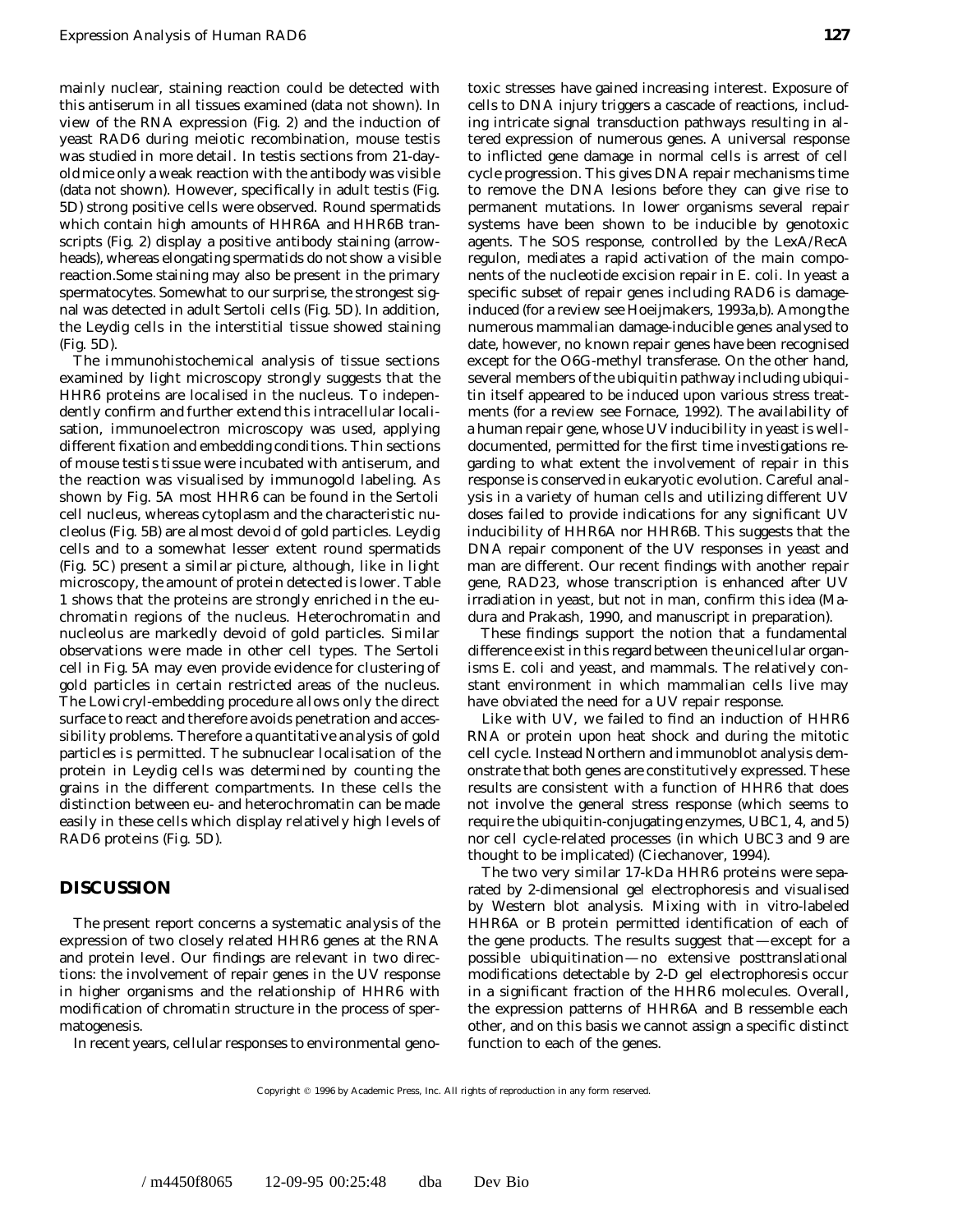

**FIG. 5.** Immunohistochemical detection of the HHR6 proteins by electron and light microscopy. Abbreviations used: N, nucleus; CYT, cytoplasma; Nu, nucleolus; M, mitochondrion; and Ac, acrosome. (A) Sertoli cell incubated with anti-RAD6 serum. The arrows indicate the nuclear membrane. (B) Higher magnification of A: Sertoli cell nucleolus. (C) Round spermatid incubated with anti-RAD6 antiserum. The arrows point to the gold particles found in the nucleus. (D) Light microscopic picture of a mouse testis cross section, incubated with anti-yeast RAD6 serum. Arrows point to the strongly positive Sertoli cell nuclei at the basement membrane of the tubule. Arrowheads indicate the round spermatids exhibiting a more weak, but clearly detectable, staining.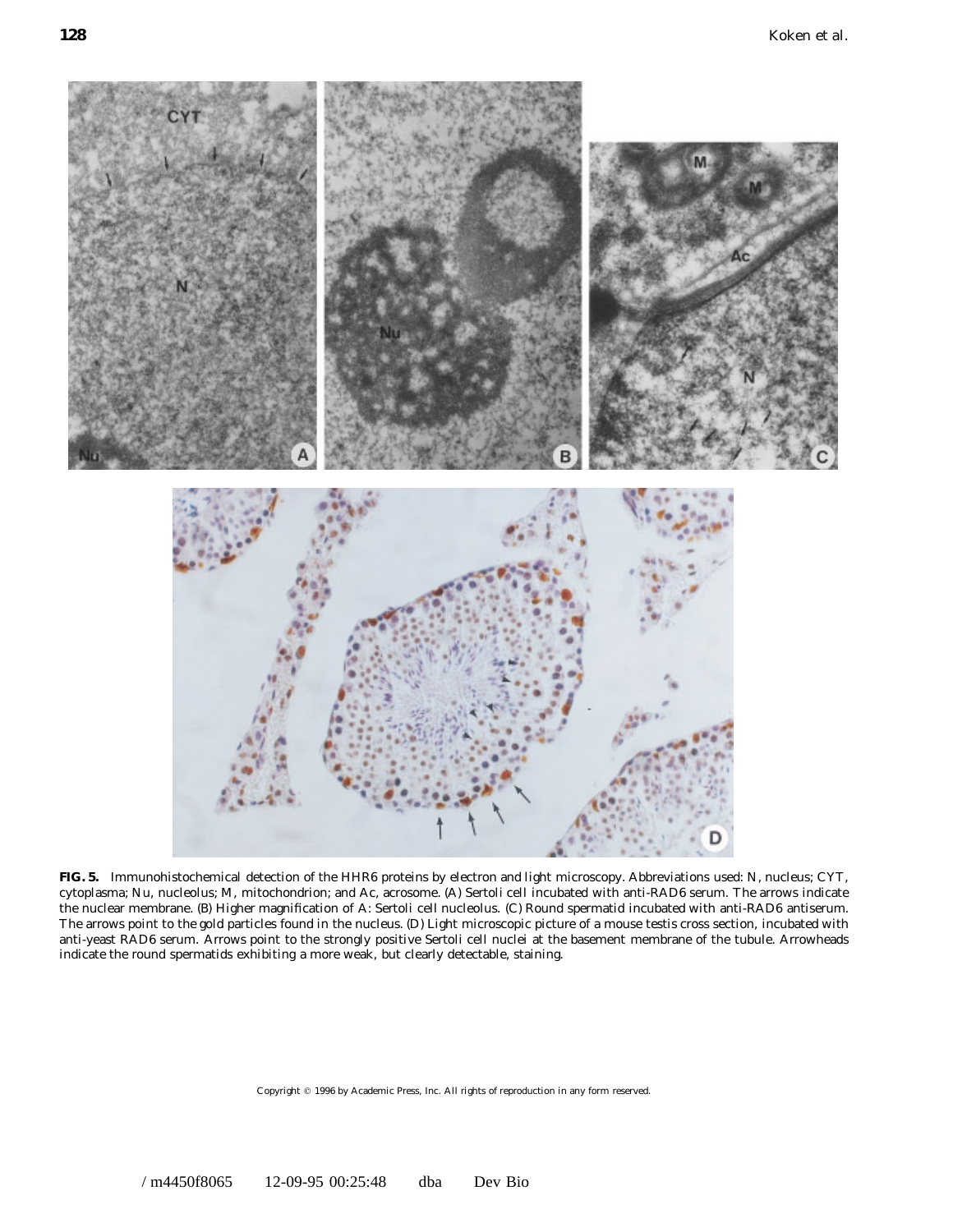| TABLE 1                                      |  |  |
|----------------------------------------------|--|--|
| Quantitation of HHR6 Protein in Leydig Cells |  |  |

|                  | Total no.<br>of gold<br>particles<br>counted | counted<br>$\mu$ m <sup>2</sup> | Surface No. of gold<br>particles | Factor of<br>per $\mu$ m <sup>2</sup> enrichment |
|------------------|----------------------------------------------|---------------------------------|----------------------------------|--------------------------------------------------|
| Euchromatin      | 1820                                         | 87.1                            | 20.9                             | 21                                               |
| Heterochromatin  | 43                                           | 14.0                            | 3.1                              | 3                                                |
| <b>Nucleolus</b> | 8                                            | 7.86                            | 1.0                              |                                                  |

mammalian RAD6 proteins and mRNAs between the cells stantial fraction of the HHR6 proteins is only weakly associand tissues examined. Brain, heart, and testis show elevated ated with the euchromatin. levels of specific mRNAs when compared to the other tis- High transcript levels of both HHR6 genes are found in sues tested. Yeast *RAD6* has been shown to be meiotically round spermatids at a stage more than 2 weeks after the induced, coinciding with the time when meiotic recombi- formation of the heterochromatic sex vesicle which benation takes place (Madura *et al.,* 1990). However, we find comes visible in early pachytene spermatocytes (Stefanini high amounts of shorter mammalian *RAD6* transcripts spe- *et al.,* 1974). Since the human and the mouse *HHR6A* gene cifically in postmeiotic cells, i.e., round and elongating sper- are located on the X chromosome (Koken *et al.,* 1992), it is matids, whereas pachytene spermatocytes have levels be- remarkable that the total amount of *HHR6A* transcripts low our detection. This renders a specific involvement in seems to even increase during the transition of pachytene meiotic recombination less likely. The analysis presented spermatocytes into round spermatids. This finding has been here shows that the increase in mRNA and protein quanti- described elsewhere in more detail (Hendriksen *et al.,* 1995) ties of both RAD6 homologues during spermatogenesis co- and is explained by postmeiotic transcription. Hence, incides with the developmental stage when somatic and *HHR6A* is likely to represent one of the few recently discovtestis-specific histones are removed from the chromatin and ered examples of X/Y-chromosomal genes whose gene prodreplaced by transition proteins and subsequently prot- ucts may play an important role in postmeiotic stages of amines (Kistler *et al.,* 1987). The induction of the two *HHR6* spermatogenesis (reviewed in Hendriksen *et al.,* 1995). genes as representatives of the ubiquitin pathway at this Western blot analysis confirmed that both HHR6 proteins time of spermatogenesis is not without precedent. The are indeed present in the germ cells. This was important to chicken ubiquitin II gene is induced at approximately the verify, since it has been found for other genes that signifisame stage of spermatogenesis (Mezquita and Mezquita, cant quantities of testis-specific, shorter transcripts accu-1991; Rocamora and Agell, 1990) and increased ubiquitina- mulate in spermatids, but that no corresponding proteins tion of histone H2A is observed (Oliva and Dixon, 1991). A can be detected (Capel *et al.,* 1993; Ivell, 1992). It has been ubiquitin-activating enzyme E1 encoded by the Y-chromo- speculated that these transcripts could result from dysregusomal *Sby* gene exhibits testis-specific expression (Mitchell lated gene expression due to the extensive chromatin re*et al.,* 1991). This gene and the X-chromosomal homolog modeling events that take place in this stage of spermato-*Sbx* show postmeiotic transcription in the mouse (Hendrik- genesis (Ivell, 1992). It cannot entirely be ruled out that the sen *et al.*, 1995). Interestingly, recently another E2 enzyme presence of HHR6A protein in spermatids results from an  $(E2<sub>17kD</sub>)$  was also found to be highly expressed in rat testis extremely long protein half-life following synthesis in ear-(Wing and Jain, 1995). These observations together with the lier stages of spermatogenesis. The *HHR6B* mRNA is trans*in vitro* demonstration that RAD6 is able to ubiquitinate lated more efficiently or the protein is more stable than histones (Jentsch *et al.,* 1987; Sung *et al.,* 1988), provide *HHR6A* as may be concluded from the larger amount of indirect evidence for involvement of ubiquitin and HHR6 HHR6B in elongating spermatids (Fig. 4). The transcription in the chromatin remodeling processes during spermatogen- of the *HHR6A* gene in spermatids, together with the notion esis. The idea that HHR6 plays a role in restructuring chro- that different ratios of the A and B proteins are present in matin may also further pertain to the present finding of different cells and tissues, suggests that both proteins have very high amounts of HHR6 in reticulocyte lysates (see Fig. a specific task which cannot be completely taken over by 4), since these cells have undergone extensive chromatin the very homologous counterpart. Selective inactivation of modification prior to nuclear elimination. Finally, a con- either one or both of these genes, e.g., by gene targeting in served role of RAD6 in gross structural alterations of chro-<br>totipotent mouse ES cells from which mutant mice strains matin is consistent with the observation that RAD6 as well can be obtained, should reveal what is the specific role of as rhp6/ are essential for sporulation (Morrison *et al.,* 1988; each of the proteins and to which extent their functions Reynolds *et al.,* 1990) again a process known to involve overlap. Very recently, we have succeeded in generating

drastic chromosomal changes. In this respect spermatogenesis may represent an advanced phenocopy of the process of

Total no.<br>
of gold<br>
of gold<br>
of gold<br>
of gold<br>
of gold<br>
of gold<br>
of gold<br>
of gold<br>
of gold<br>
of gold<br>
of gold<br>  $\mu$ <sup>2</sup> per  $\mu$ <sup>2</sup> enrichment<br>
of the nucleus as indicated in this study<br>
ounted<br>  $\mu$ <sup>2</sup> per  $\mu$ <sup>2</sup> enrichme experiments we have used the Lowicryl method which allows only the direct surface to react. This eliminates possible artefacts inherent to some immunohistochemical procedures that are caused by unequal accessibility of antigenic determinants in different locations (Posthuma *et al.,* 1987). Biochemical cell fractionation studies (see Materials and However, clear quantitative differences exist for the Methods for details on the procedure) suggest that a sub-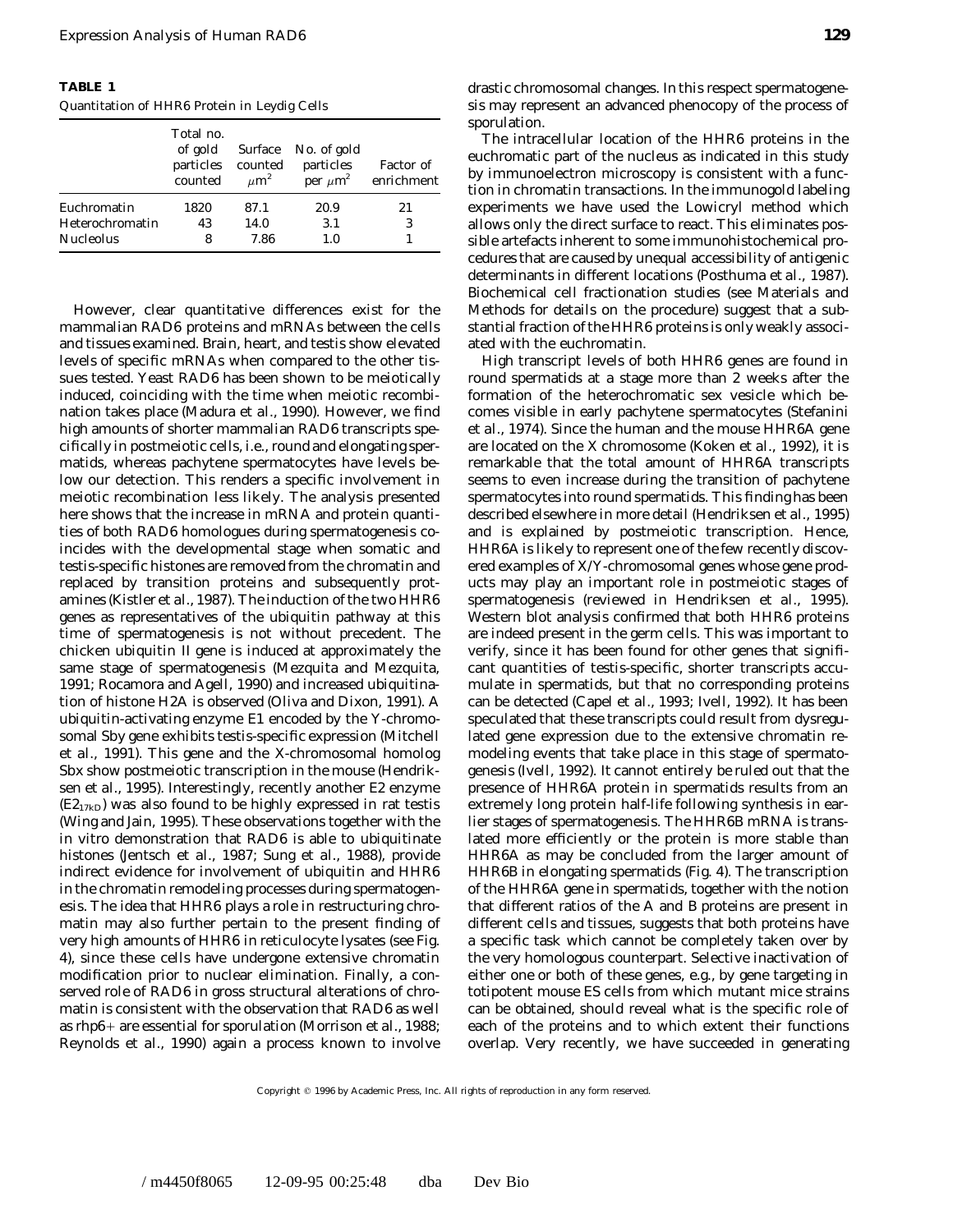*HHR6B* knockout mouse mutants (H.P.R., unpublished re-<br>
sults). The phenotype of these mice comprises specific de-<br>
scripts of the testis-determining gene sry in adult mouse testis. sults). The phenotype of these mice comprises specific de-<br>fects in spermatogenesis that are completely consistent<br>with the above ideas. This finding underlines the signifi-<br>cance of the observations described here. Thus t

We thank Drs. L. and S. Prakash for the generous gift of the gating enzyme. *Proc. Natl. Acad. Sci. USA* 88, 7351–7355.<br>AD6 polyclopel antisorum, Drs. E. J. Bopham for the CAPDH Finley, D., and Chau, V. (1991). Ubiquitinat RAD6 polyclonal antiserum, Drs. F. J. Benham for the GAPDH<br>probe, P. Herrlich for the probes for collagenase and metallotheio-<br>nin, T. Butt for ubiquitin probes, I. Laird for the human elongation<br>factor 1 $\alpha$  gene, and D. Luider for help with the 2-dimensional gel electrophoresis, Ton<br>Verkerk for FACS analysis, Dr. Claude Backendorf and Li Bin Ma (1989). Ubiquitin mRNA is a major stress-induced transcript in<br>for some of RNA samples of HV-ir for some of RNA samples of UV-irradiated cells, Dr. André Hooge-<br>ween for preparation of synthetic oligopentides. Wim Vermeulen Fourney, R. M., Miyakoshi, J., Day, R. S., and Paterson, M. C. veen for preparation of synthetic oligopeptides, Wim Vermeulen Fourney, R. M., Miyakoshi, J., Day, R. S., and Paterson, M. C.<br>for microiniection experiments, Maarten Fornerod for the protein (1988). Northern Blotting: Effi for microinjection experiments, Maarten Fornerod for the protein (1988). Northern Blotting: Efficient RNA staining and Transfer.<br>samples of cell cycle synchronisation experiments, Drs. Carel Meij-<br>ers. Axel. Themmen, and L ers, Axel Themmen, and Leen Blok for helpful discussions, and Galavazi, G., Schenk, H., and Bootsma, D. (1966). Synchronization<br>Jan van Klaveren for helpful discussions and excellent technical of mammalian cells in vitro b Jan van Klaveren for helpful discussions and excellent technical of mammalian cells *in vitro* by inhibition of the DI<br>assistance, Dr. D. Bootsma is acknowledged for critical reading of L. Optimal conditions. *Exp. Cell Re* assistance. Dr. D. Bootsma is acknowledged for critical reading of L. Optimal conditions. *Exp. Cell Res.* **41,** 428–437.<br>The manuscript and continuous support. We are grateful to Mirko Gibbs, S., Lohmann, F., Teubel, W. J the manuscript and continuous support. We are grateful to Mirko<br>Kuit and Tom de Vries Lentsch for photography, and Siozef van dorf, C. (1990). Characterization of the human spr2 promoter: Kuit and Tom de Vries Lentsch for photography, and Sjozef van dorf, C. (1990). Characterization of the human *spr2* promoter:<br>Raal for computer assistance. This work was supported by the Induction after UV irradiation of T Dutch Cancer Society (Project IKR 88-2, 90-20 and 92-118) and the during differentiation of cu<br>European Community (Contract B16-141-NL). *Acids Res.* **18,** 4401–4407. European Community (Contract B16-141-NL).

- mRNA species by carcinogens and tumor promoters in primary
- 
- 267, 751–757.<br>Bachmair, A., Finley, D., and Varshavsky, A. (1986). In vivo half-<br>life of a protein is a function of its amino-terminal residue. Sci-<br>life of a protein is a function of its amino-terminal residue. Sci-<br>life protein degradation. *Annu. Rev. Biochem.* 761 –807. *ence* **234,** 179–186.
- Benham, F. J., Hodgkinson, S., and Davies, K. E. (1984). A glyceral-<br>dehyde-3-phosphate dehydrogenase pseudogene on the short arm coli to yeast. Trends Genet. 9, 173–177.<br>of the human X chromosome defines a multigene famil of the human X chromosome defines a multigene family. *EMBO* yeast to mammals. *Trends Genet.* **9,** 211–217. *J.* **3,** 2635–2640.
- E. C. (1984). A rapid, sensitive method for detection of alkaline phosphatase-conjugated anti-antibody on western blots. *Anal.* 85–92.
- Brands, J. H. G. M., Maassen, J. A., Van Hemert, F. J., Amons, R., *Genet.* **26,** 179–207. and Moller, W. (1986). The primary structure of the  $\alpha$ -subunit of Jentsch, S., McGrath, J. P., and Varshavsky, A. (1987). The yeast
- Bucci, L. R., Brock, W. A., and Meistrich, M. L. (1982). Distribution *Nature* **329,** 131–134. and synthesis of histone 1 subfractions during spermatogenesis Jentsch, S., Seufert, W., Sommer, T., and Reins, H. A. (1990). Ubi-
- Capel, B., Swain, A., Nicolis, S., Hacker, A., Walter, M., Koopman, *Trends Biochem. Sci.* **15,** 195–198.

- 
- 
- from isolated mammalian nuclei. *Nucleic Acids Res.* **11,** 1475– 1489.
- **ACKNOWLEDGMENTS** Dohmen, R. J., Madura, K., Bartel, B., and Varshavsky, A. (1991). The N-end rule is mediated by the UBC2(RAD6) ubiquitin-conju-
	-
	-
	-
	-
	-
- Baal for computer assistance. This work was supported by the Induction after UV irradiation of TPA treatment and regulation<br>Dutch Cancer Society (Project IKR 88-2, 90-20 and 92-118) and the during differentiation of cultur
- Grootegoed, J. A., Jansen, R., and Van der Molen, H. J. (1986). Effect of glucose on ATP dephosphorylation in rat spermatids. *J. Re-***REFERENCES** *prod. Fertil.* 77, 99-107.<br>Hecht, N. B. (1986). Molecular and cellular endocrinology of the
- Angel, P., Poting, A., Mallick, U., Ramsdorf, H. J., Schorp, M.,<br>and Herrlich, P. (1986). Induction of metallotheories in and other (M. Stefanini, M. Conti, R. Geremia, and E. Ziparo, Eds.), pp.<br>199-213. Elsevier. Amsterda
- Hendriksen, P. J. M., Hoogerbrugge, J. W., Themmen, A. P. N., I. M., Hoogerbrugge, J. W., Themmen, A. P. N., Themmen, A. P. N., Themmen, A. P. N., Themmen, A. P. N., Themmen, A. P. N., Themmen, A. P. N., Themmen, A. P. N., Arnold, J. E., and Gevers, W. (1990). Auto-ubiquitination of ubiqui-<br>tin-activating enzymes from chicken breast muscle. *Biochem. J.*<br>**Example A. A.** (1995). Postmeiotic transcription<br>of X and Y chromosome genes during spe
	-
	-
	-
- Blake, M. S., Johnston, K. H., Russell-Jones, G. J., and Gotschlich, Ivell, R. (1992). "All that glisters is not gold'' Common testis gene<br>E. C. (1984). A rapid. sensitive method for detection of alkaline transcripts are n
	- *Biochem.* **136,** 175–179. Jentsch, S. (1992). The ubiquitin-conjugation system. *Annu. Rev.*
	- human elongation factor 1. *Eur. J. Biochem.* **155,** 167–171. DNA repair gene RAD6 encodes a ubiquitin-conjugating enzyme.
	- in the rat. *Exp. Cell. Res.* **140,** 111–118. quitin-conjugating enzymes: Novel regulators of eukaryotic cells.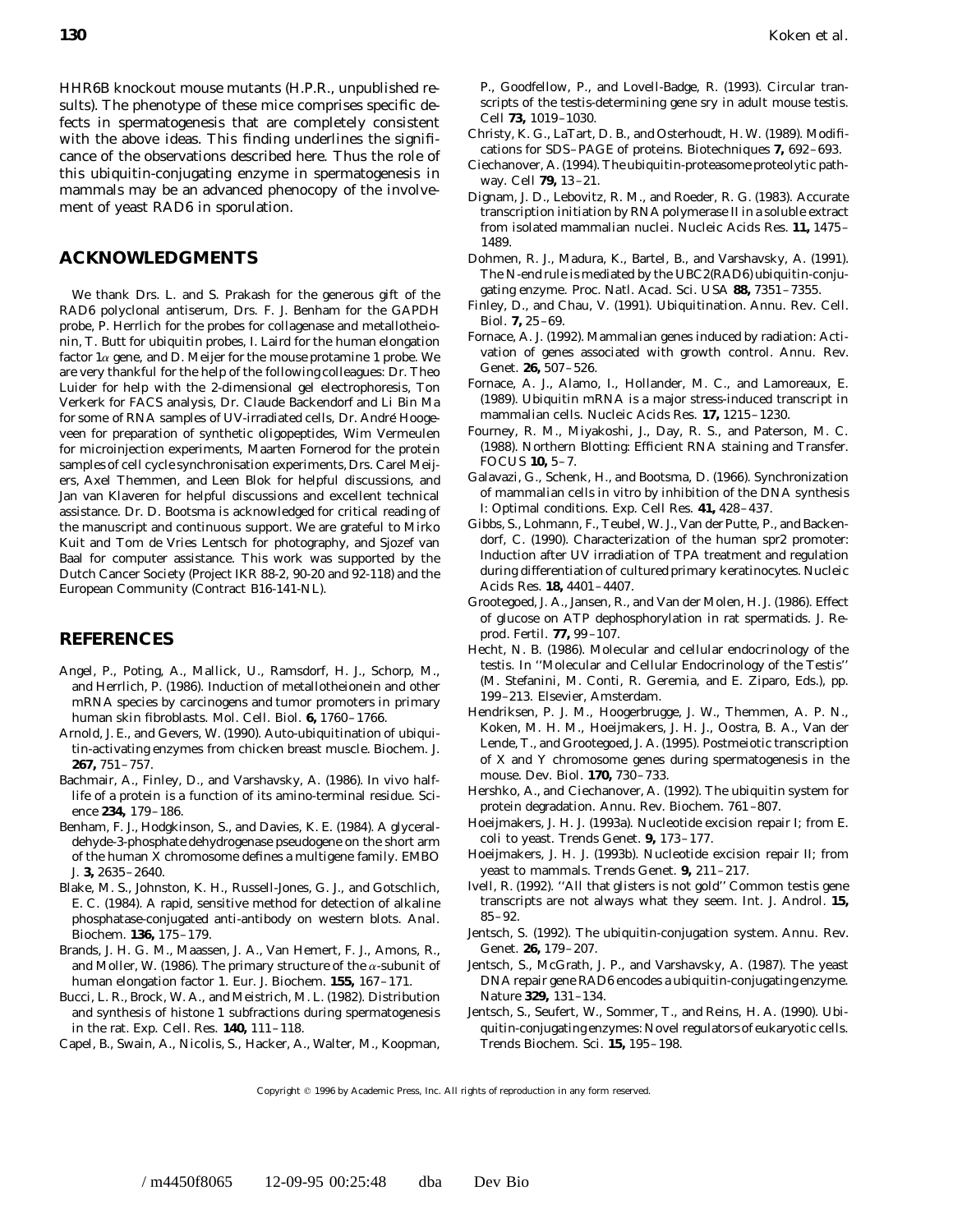- Johnson, M. H., and Everitt, B. J. (1984). ''Essential Reproduction.'' Posthuma, G., Slot, J. W., and Geuze, H. J. (1987). Usefulness of
- Kistler, W. P., Heidaran, M. A., Cole, K. D., Kandala, J. C., and Showman, R. M. (1987). *In* ''Cell Biology of the Testis and Epidid- Promega (1991). Promega protocols and applications guide. Madiymis" (B. J. D. M. C. OrgebinCrist, Ed.), pp. 102-111. The New son, WI. York Academy of Sciences, New York. Radke, K., Carter, V. C., Moss, P., Dehazya, P., Schliwa, M., and
- **88,** 3832–3836. 1601–1611.
- Koken, M. H. M., Reynolds, P., Jaspers-Dekker, I., Prakash, L., Pra- Rechsteiner, M. (1988). ''Ubiquitin.'' Plenum, New York. kash, S., Bootsma, D., and Hoeijmakers, J. H. J. (1991b). Structural Reynolds, P., Koken, M. H. M., Hoeijmakers, J. H. J., Prakash, S.,
- Koken, M. H. M., Smit, E. M., Jaspers-Dekker, I., Oostra, B. A., *EMBO J.* **9,** 1423–1430. Hagemeijer, A., Bootsma, D., and Hoeijmakers, J. H. J. (1992). Reynolds, P., Weber, S., and Prakash, L. (1985). *RAD6* gene of *Sac-*5q23-q31. *Genomics* **12,** 447–453. Rocamora, N., and Agell, N. (1990). Methylation of chick UbI and
- *myces cerevisiae:* What does it do, and how does it do it? *BioEs-* spermatogenesis. *Biochem. J.* **267,** 821 –829. *says* **16,** 253–258. Roth, J., Bendayan, M., Carlemalm, E., Villiger, W., and Garavito,
- Lee, K. A. W., Bindereif, A., and Green, M. R. (1988). A small- M. (1981). Enhancement of structural preservation and immunoefficient transcription and pre-mRNA splicing. *Gene Anal. Tech.* tissue. *J. Histochem. Cytochem.* **29,** 663–671. **5,** 22–31. Sambrook, J., Fritsch, E. F., and Maniatis, T. (1989). ''Molecular
- polymerase II promoters in extracts from *Saccharomyces cerevis-* Press, Cold Spring Harbor, NY.
- Tibboel, D., van der Kamp, A. W. M., and Meijers, J. H. C. (1992). *Anal. Chem.* **5,** 82 –83. Characterization of HNK-1 antigens during formation of the Smith, F. F., Tres, L. L., and Kierszenbaum, A. L. (1992). Expression
- Madura, K., and Prakash, S. (1990). Transcript levels of *S. cerevisiae* spermatogenic cells in vitro. *Dev. Dynam.* **193,** 49 –57. *Nucleic Acids Res.* **18,** 4737–4742. cytes. *Exp. Cell Res.* **86,** 166–170.
- Madura, K., Prakash, S., and Prakash, L. (1990). Expression of the Sung, P., Berleth, E., Pickart, C., Prakash, S., and Prakash, L. (1991). damage and in meiosis but remains constant during the mitotic zyme. *EMBO J.* **10,** 2187–2193. cell cycle. *Nucleic Acids Res.* **18,** 771–778. Sung, P., Prakash, S., and Prakash, L. (1988). The RAD6 protein
- 252. Themmen, A. P. N., Blok, L. J., Post, M., Baarends, W. M., J.W.,
- 
- polyubiquitin gene preferentially expressed during spermatogen- *Cell. Endocrinol.* **78,** R7–R13. esis. *FEBS Lett.* **279,** 69 –72. Thorne, A. W., Sautiere, P., Briand, G., and Crane-Robinson, C.
- C. E. (1991). Homology of a candidate spermatogenic gene from
- quence of the RAD6 protein of Saccharomyces cerevisiae. *Mol.* 374. *Cell. Biol.* **8,** 1179–1185. Varshavsky, A. (1992). The N-end rule. *Cell* 725–735.
- Oliva, R., and Dixon, G. H. (1991). Vertebrate protamine genes and Vindelov, L. L., Christensen, I. J., and Nissen, N. J. (1983). A deter-*Acid Res. Mol. Biol.* **40,** 25–94. metric DNA analysis. *Cytometry* **3,** 323 –327.
- Blackwell Sci., Oxford, London, Edinborough, Boston. the immunogold technique in quantitation of a soluble protein istler, W. P., Heidaran, M. A., Cole, K. D., Kandala, J. C., and in ultra-thin sections. J. Histochem. Cyto
	-
- Koken, M. H. M., Reynolds, P., Bootsma, D., Hoeijmakers, J. H. J., Martin, G. S. (1983). Membrane association of a 36,000-dalton Prakash, S., and Prakash, L. (1991a). *Dhr6,* a *Drosophila* homolog substrate for tyrosine phosphorylation in chicken embryo fibroof the yeast DNA-repair gene *RAD6. Proc. Natl. Acad. Sci. USA* blasts transformed by avian sarcoma viruses. *J. Cell Biol.* **97,**
	-
	- and functional conservation of two human homologs of the yeast and Prakash, L. (1990). The rhp6+ gene of *Schizosaccharomyces* DNA repair gene *RAD6. Proc. Natl. Acad. Sci. USA* **88,** 8865– *pombe:* A structural and functional homolog of the RAD6 gene 8869. from the distantly related yeast *Saccharomyces cerevisiae*.
	- Localization of two human homologs, HHR6A and HHR6B, of *charomyces cerevisiae* encodes a protein containing a tract of 13 the yeast DNA repair gene RAD6 to chromosomes Xq24-q25 and consecutive aspartates. *Proc. Natl. Acad. Sci. USA* **82,** 168–172.
- Lawrence, C. (1994). The RAD6 DNA repair pathway in *Saccharo-* UbII polyubiquitin genes and their differential expression during
	- scale procedure for preparation of nuclear extracts that support cytochemical staining in low temperature embedded pancreatic
- Lue, N. F., and Kornberg, R. D. (1987). Accurate initiation at RNA Cloning: A Laboratory Manual.'' Cold Spring Harbor Laboratory
- *iae. Proc. Natl. Acad. Sci. USA* **84,** 8839–8843. Skoog, B., and Wichman, A. (1986). Calculation of the isoelectric Luider, T. M., Peters-van der Sanden, M. J. H., Molenaar, J. C., points of polypeptides from the amino acid composition. *Trends*
	- avian enteric nervous system. *Development* **115,** 561–572. of testis-specific histone genes during the development of rat
	- DNA repair gene *RAD23* increase in response to UV light and Stefanini, M., De Martino, C., D'Agostino, A., Agrestini, A., and in meiosis but remain constant during the mitotic cell cycle. Monesi, V. (1974). Nucleolar activity of rat primary spermato-
	- *Saccharomyces cerevisiae* DNA repair gene RAD6 that encodes Yeast RAD6 encoded ubiquitin conjugating enzyme mediates a ubiquitin conjugating enzyme, increases in response to DNA protein degradation dependent on the N-end-recognizing E3 en-
- Mather, J. P. (1980). Establishment and characterization of two dis- of Saccharomyces cerevisiae polyubiquitinates histones, and its tinct mouse testicular epithelial cell lines. *Biol. Reprod.* **23,** 243– acidic domain mediates this activity. *Genes Dev.* **2,** 1476–1485.
- Merrifield, R. B. (1963). Solid phase peptide synthesis. The synthe- H., Parmentier, M., Vassart, G., and Grootegoed, J. A. (1991). sis of a tetrapeptide. *J. Am. Chem. Soc.* **85,** 2149–2154. Follitropin receptor down-regulation involves a cAMP-dependent Mezquita, J., and Mezquita, C. (1991). Characterization of a chicken post-transcriptional decrease of receptor mRNA expression. *Mol.*
- Mitchell, M. J., Woods, D. R., Tucker, P. K., Opp, J. S., and Bishop, (1987). The structure of ubiquitinated histone H2B. *EMBO J.* **6,**
- the mouse Y chromosome to the ubiquitin-activating enzyme Toebosch, A. M. W., Brusse, R., Verkerk, A., and Grootegoed, J. A. E1. *Nature* **354,** 483–486. (1989). Quantitative evaluation of the maintenance and develop-Morrison, A., Miller, E. J., and Prakash, L. (1988). Domain structure ment of spermatocytes and round spermatids in cultured tubule and functional analysis of the carboxyl-terminal polyacidic se- fragments from immature rat testis. *Intern. J. Androl.* **12,** 360–
	-
	- the histone-to-protamine replacement reaction. *Progr. Nucleic* gent-trypsin method for the preparation of nuclei for flow cyto-